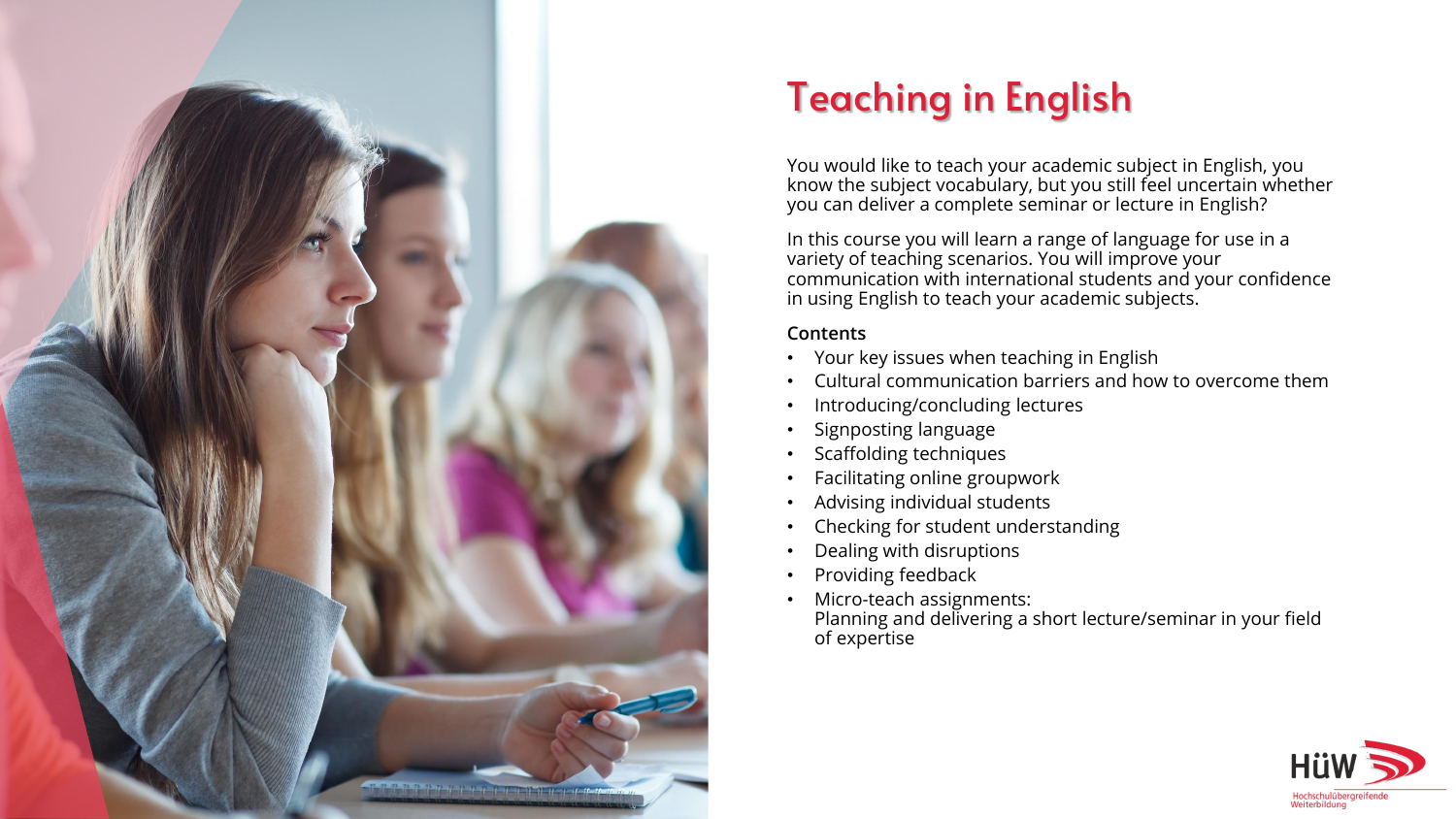

## Participation Requirements and **Details**

For successful course participation, some initial teaching experience and English language skills at level B2 CEFR are required.

| Zielgruppe        | Alle interessierten Lehrenden, Dozentinnen und<br>Dozenten, die in englischer Sprache lehren (werden)<br>und die die genannten Voraussetzungen erfüllen |
|-------------------|---------------------------------------------------------------------------------------------------------------------------------------------------------|
| Leitung           | Klaudia Böhlefeld<br>Leitung Sprachenzentrum, Lektorin für Englisch,<br>Internationales Zentrum Clausthal, Technische<br>Universität Clausthal          |
| <b>Termine</b>    | 06.05., 20.05., 10.06., 17.06. und 01.07.2022 jeweils<br>von 14:00 bis 17:30 Uhr                                                                        |
| Veranstaltungsort | Online                                                                                                                                                  |
| Teilnahmezahl     | 12 Personen                                                                                                                                             |
| Kosten            | HüW-Kooperationshochschulen 550,00 € /<br>Externe 1.100,00 €                                                                                            |
| Anmeldeschluss    | 04.04.2022                                                                                                                                              |